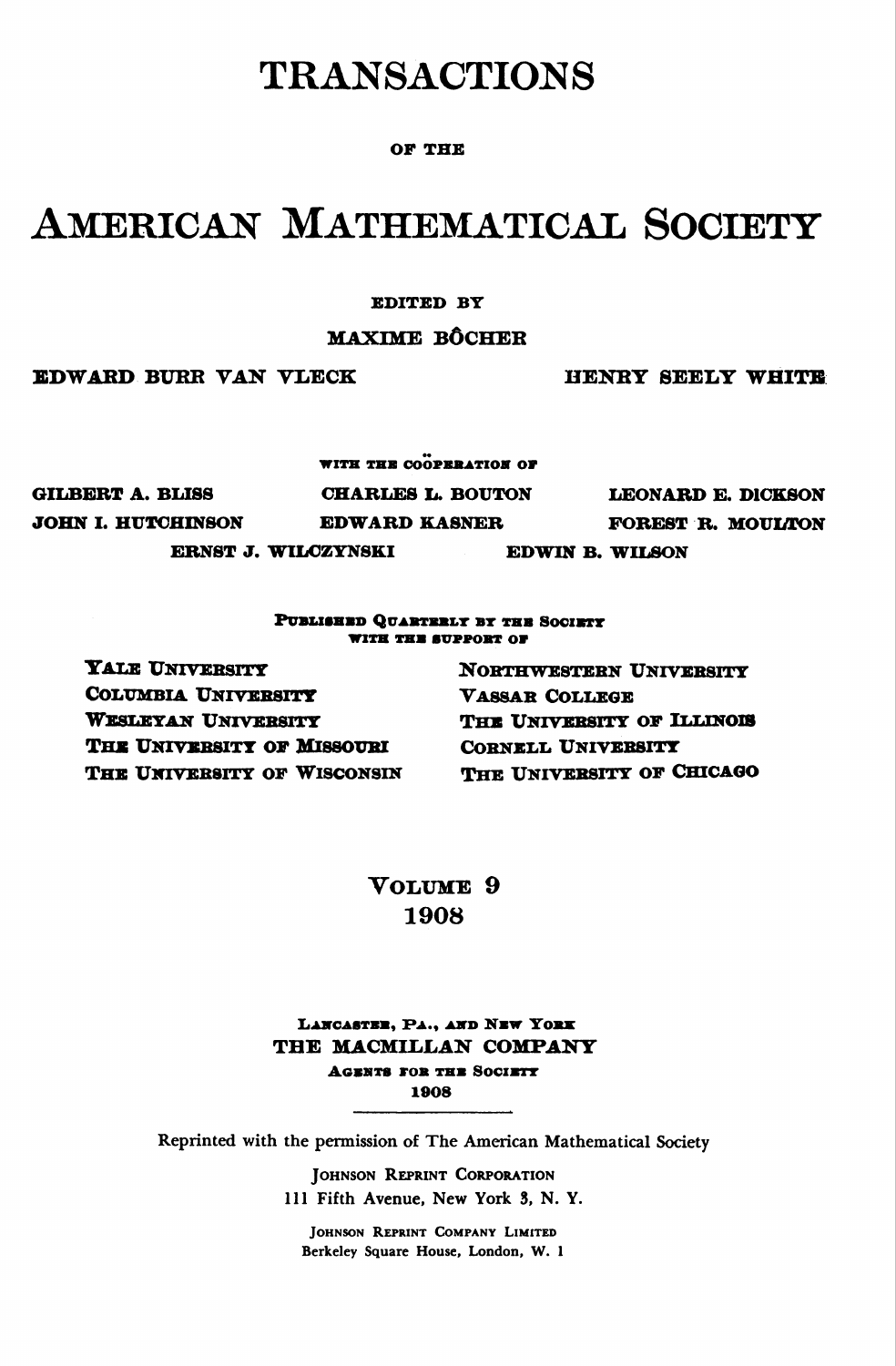First Reprinting, 1963, Johnson Reprint Corporation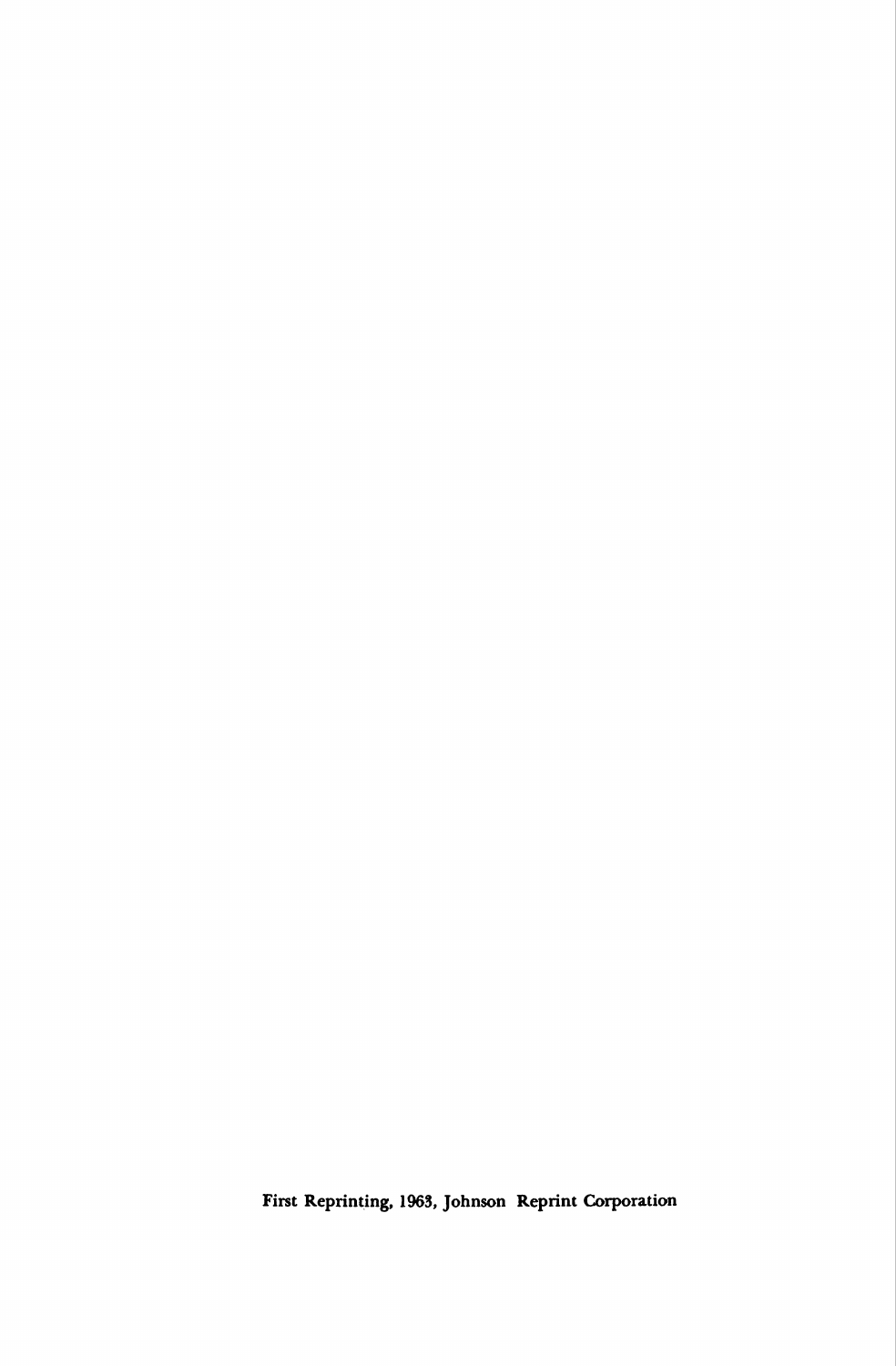# TABLE OF CONTENTS

## VOLUME 9 1908

| ALLEN, R. B., of Gambier, Ohio. On hypercomplex number systems                                                    | <b>PAGES</b> |
|-------------------------------------------------------------------------------------------------------------------|--------------|
| belonging to an arbitrary domain of rationality                                                                   | 203-218      |
| BIRKHOFF, GEORGE D., of Madison, Wis. On the asymptotic char-                                                     |              |
| acter of the solutions of certain differential equations containing                                               |              |
| a parameter.<br>$\begin{array}{cccccccccc} \bullet & \bullet & \bullet & \bullet & \bullet & \bullet \end{array}$ | 219-231      |
| Boundary values and expansion problems of ordinary                                                                |              |
| linear differential equations.                                                                                    | 373-395      |
| BLISS, GILBERT AMES, of Princeton, N. J. (With MAX MASON.)                                                        |              |
| The properties of curves in space which minimize a definite                                                       |              |
| integral.<br>.                                                                                                    | 440-466      |
| COBLE, ARTHUR B., of Baltimore, Md. An application of the form-                                                   |              |
| problems associated with certain Cremona groups to the solution                                                   |              |
| of equations of higher degree                                                                                     | 396-424      |
| COOLIDGE, JULIAN LOWELL, of Cambridge, Mass. The equilong                                                         |              |
| transformations of space                                                                                          | 178-182      |
| DARWIN, GEORGE HOWARD, of Cambridge, England. Further note                                                        |              |
| on Maclaurin's spheroid                                                                                           | $84 - 38$    |
| DICKSON, LEONARD EUGENE, of Chicago, Ill. Representations of                                                      |              |
| the general symmetric group as linear groups in finite and infi-                                                  |              |
| nite fields                                                                                                       | $121 - 148$  |
| DRESDEN, ARNOLD, of Chicago, Ill. The second derivatives of the                                                   |              |
| $extremal-integral$                                                                                               | 467-486      |
| EISENHART, LUTHER PFAHLER, of Princeton, N. J. Surfaces with                                                      |              |
| isothermal representation of their lines of curvature and their                                                   |              |
| transformations                                                                                                   | 149-177      |
| GRIFFIN, FRANK LOXLEY, of Williamstown, Mass. Certain periodic                                                    |              |
| orbits of $k$ finite bodies revolving about a relatively large cen-                                               |              |
| tral mass                                                                                                         | $1 - 33$     |
| KELLOGG, O. D., of Columbia, Mo. Potential functions on the                                                       |              |
| boundary of their regions of definition                                                                           | $39 - 50$    |
| Double distributions and the Dirichlet problem                                                                    | $51 - 66$    |
| MASON, MAX, of Madison, Wis. (With GILBERT AMES BLISS.)                                                           |              |
| The properties of curves in space which minimize a definite                                                       |              |
| integral                                                                                                          | 440-466      |